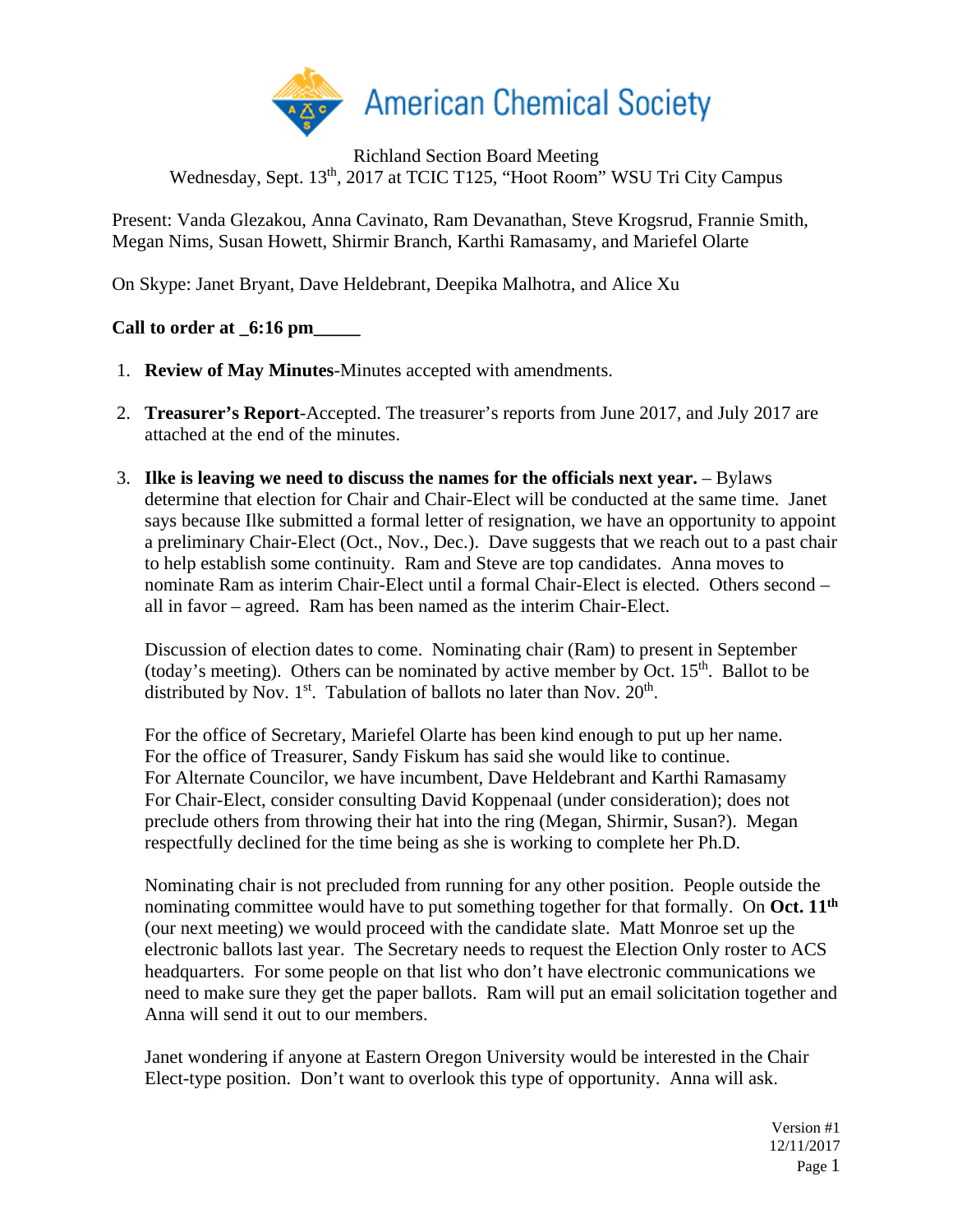

Richland Section Board Meeting

- Wednesday, Sept. 13<sup>th</sup>, 2017 at TCIC T125, "Hoot Room" WSU Tri City Campus **4. Alice will also be away for a few months –** Alice will return from China in July 2018. She is leaving for China in October.As PR Chair, Steve has volunteered to take-on the October newsletter. Ram asked Alice to send Steve her template (she is on a Mac). Steve will work with Kacey (designer) to work it out. Frannie asked if we should put out a solicitation for a newsletter editor in the next newsletter. Steve has been reaching out to people via email. Our goal for the next newsletter is mid-October. We need to give our members time to review the slate of candidates. We will have the final slate approved on **Oct. 11th**. We will aim to have the newsletter out by **Oct. 18th, 2017**.
- **5. IPG grant –** Vanda submitted a grant to craft a new seminar / workshop. She was speaking with previous speaker, Nick Malanonvich, about future ideas. Idea is to craft something for non-native English speakers to improve communications. We received \$750 out of \$3500 from ACS. Asking Section if we want to formally accept it or formally deny it because the workshop cannot be done with that amount. In discussion with Susan, Shirmir, and Megan, Vanda thinking we could support WCC with that. Janet clarifies that we have to either use the proposal funding for the intended purpose or give it back. Janet would like to see us as a Section put a letter together back to the Local Section Activities committee to say that we do not appreciate the communication we received about our proposed idea. Anna asking if there is a bottom line --- trying to figure out if we could couple it with other Section funds to make something work. Because this is a completely new workshop that Nick must design, it would be from scratch – and would require approximately \$3,000. Additional \$500 is to provide the lunch for the day. Non-negotiable since there is a lot of work involved in developing this. Just asking if it is worth tapping into any reserves. Janet saying, we might have to charge our participants and we take the risk for not being able to cover expenses. In response to ACS, we also need to communicate that we have a wide base (not just national lab). Our response is based on principle – we feel that their position is erroneous. Moved for Vanda to reject the funding – accepted.
- 6. **Upcoming Science Cafes** End of October / mid-November Joe Ryan to do a Science Café as a demonstration at a glass shop where he works sometimes. This will be a follow-up to the presentation he did earlier this year. Another presentation will be from Grant Johnson (PNNL staff member) – date TBD. Steve suggested that timing is good for inclusion in the next newsletter. Anna asking when Geezerfest is. Perhaps we could decide on that today. Ram asking if we have any members completing 50 or 60 years this year. Vanda said that we do have a few. National Chemistry Week is Oct.  $22<sup>nd</sup> - 28<sup>th</sup>$ . Typically, on Fridays. Fridays in November are  $3<sup>rd</sup>$ ,  $10<sup>th</sup>$ ,  $17<sup>th</sup>$ , Thanksgiving is  $23<sup>rd</sup>$ ,  $2017$ . Janet suggesting November 10<sup>th</sup> before the weather gets bad. Anna hosts Saturday Science around that date, but it has not been set yet – there is some flexibility. Aiming for Geezerfest on **Nov. 10th**. We could use Nov.  $3^{rd}$  or  $17^{th}$  as back-up options. Need a task-force to do that. Richland and LaGrande are hosting ACS Program-in-a-Box on Tues. **Oct. 24th, 2017**; Frannie to reach out to Jann and professors at WSU-TC (chemistry, geology?) to identify a location – possibly to reach out to students here, as well. Steve suggested putting something in the newsletter and maybe something in the newspaper to advertise to the public.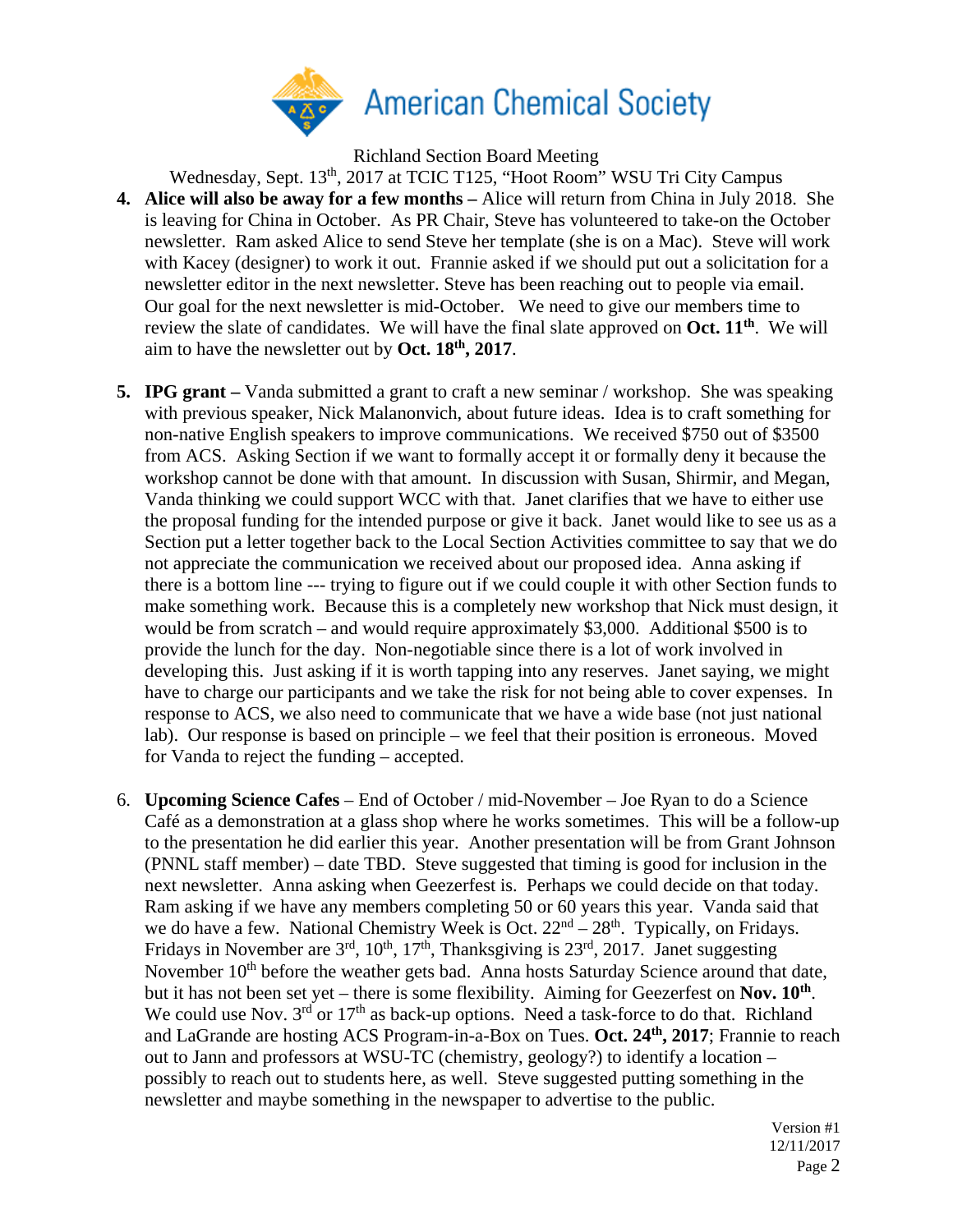

Richland Section Board Meeting Wednesday, Sept. 13<sup>th</sup>, 2017 at TCIC T125, "Hoot Room" WSU Tri City Campus

# **7. From Anna C.:**

**- Report from DC meeting:** Information about the next President-Elect (Candidates were Dr. Bonnie Charpentier and Willie Mays); there was a move to allow international chapters to apply for funds – vote was not passed. Also, a proposal to establish a new division of space chemistry – also defeated. Impetus was that certain Divisions would have too much competition. Close to 13,000 attendees at D.C. meeting: 8,000 regular members, 3,000 students, 1,000 vendors; ACS distributed eclipse glasses (80% totality) and members watched the eclipse at various locations. Janet adding that this was Alison's last meeting; she powered through because she had a biking accident the week prior. She had excellent attendance at her advocacy, innovation, and initiative sessions. Janet suggests that we do something special to honor Alison at Geezerfest on a successful presidential year. Anna went to Regional Meeting Booth – Smartphone Microscopes were gone after the first night, but we still have enough for additional promotion.

**- EOU Chem Club Award –** Received another Outstanding Student Section Award.

**- Girls in Science –** Event that is held at EOU every year – 100 girls come to campus (middle school; NE Oregon, some from other parts of the Section); this year is crimescene investigation – geology oriented; please send activities to Anna (and let her know if you are interested in heading to LaGrande); also, Biology, Computer Science, and Math.

**- Saturday Science –** Northeastern Oregon Health Consortium – Helped with Girls in Science and Saturday Science in the past; however, their focus is shifting and they have to move their focus more towards later pipeline in healthcare (e.g., residents); so, they are pulling out of Saturday Science. EOU stepped up to support this – Anna asking if there is funding in the Diversity Committee that is different from the Girls in Science – Janet thinking that there is \$500 available. One thought is to bring students from local Native American Reservation Charter School (higher level students – high school); usually just  $5<sup>th</sup>$  and  $6<sup>th</sup>$  graders. In the makings... change, but it will still happen.

**- National Chemistry Week** – We need to order materials. Anna and Frannie will coordinate on this. \$750 budget; Girls in Science \$500; Diversity Committee \$500.

- 8. **Newsletter Thank You -** Steve suggests that we officially thank Alice for her efforts as Newsletter Editor. A formal letter. Steve will start drafting this.
- **9. WCC presentation – Susan Howett, Megan Nims and Shirmir Branch will be there to present.** Megan giving introduction – sharing that the three of them attended 2017 WCC and were inspired – contacted Janet to see if they could help stand up a Women's Chemist Committee here. Susan and Shirmir presented additional pieces. See PowerPoint Slides provided via email for Mission/ Vision/ Goals/ details. Mentoring and Community Outreach = main focus. Possible outreach to undergraduate members, as well. Requesting a Board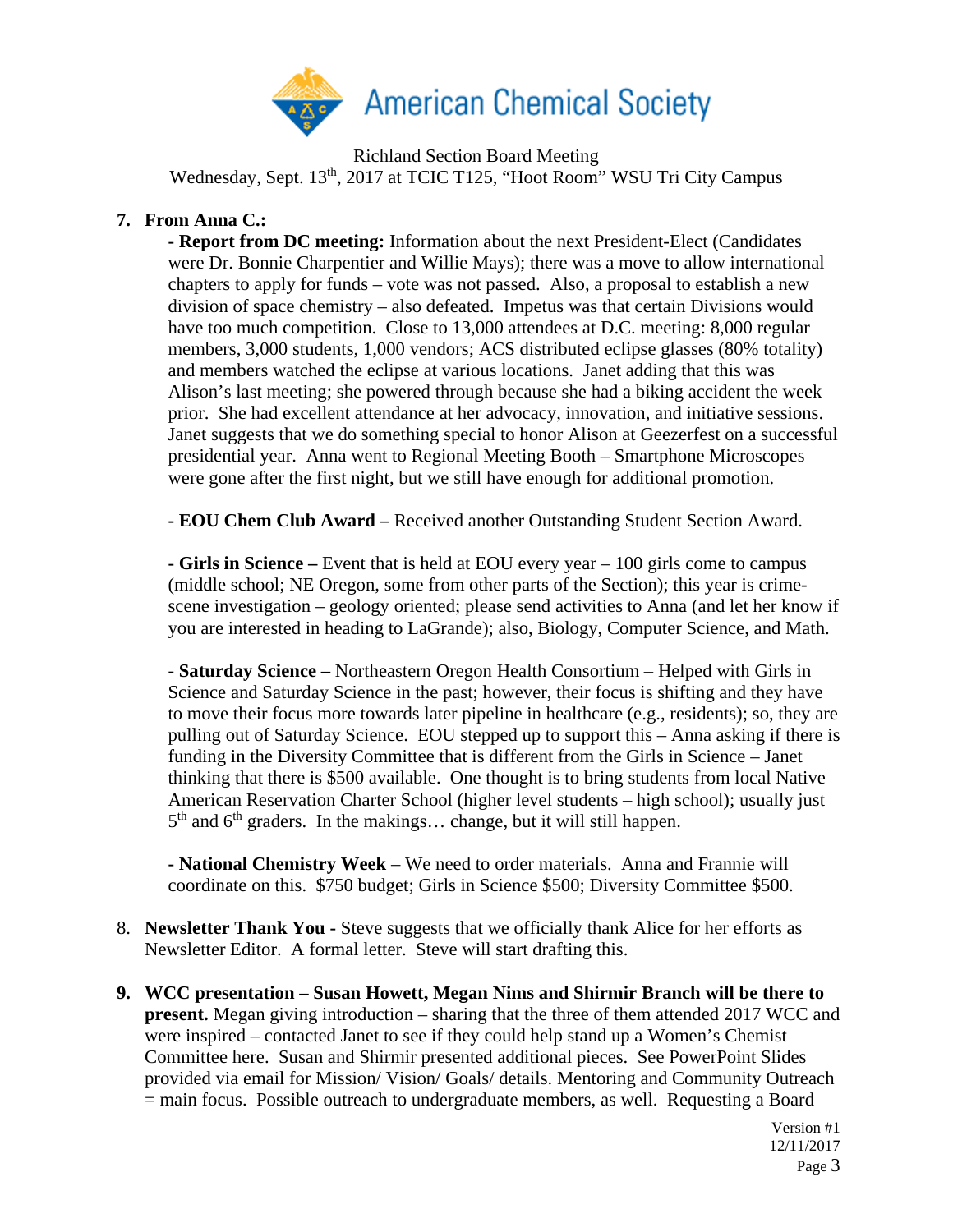

Richland Section Board Meeting

Wednesday, Sept. 13<sup>th</sup>, 2017 at TCIC T125, "Hoot Room" WSU Tri City Campus vote for the creation of the Local WCC. Janet suggesting that appointment of a committee is done by EC vote; standing committee  $=$  formal position on the board  $-$  requires update to the Bylaws. The team generated charter and budget. Requesting \$400 to help fund initial kickoff event for 2018; also would like to support outreach, social, and local events. Question about why do something separate? Why not just part of regular section efforts? Anna saying that it would be beneficial to have formal representation for Women Chemists; Janet suggests that it has benefits for connection to National WCC; Frannie suggests that it provides another facet that may resonate with members and lead to more involvement. Three main activities: Newsletter Involvement; 3 Yearly Events; help support other events in the Section. Question about \$400 budget. Responded that it would be proposed as part of 2018 budget if a committee is approved. Question about role of male colleagues. Response = inclusive! Steve proposing the Richland Section supports a temporary WCC committee through the rest of the year – Janet formally seconds that; accepted by others. As Chair, Vanda appointed Megan Nims as Chair of WCC committee for the Richland Section.Janet moves that the Richland Section informs the WCC of this new appointment; she will help Megan prepare this communication on behalf of Vanda. Committee members will need to be reappointed by the Chair in January.

Meeting adjourned at 7:35 p.m.

Version #1 12/11/2017 Page 4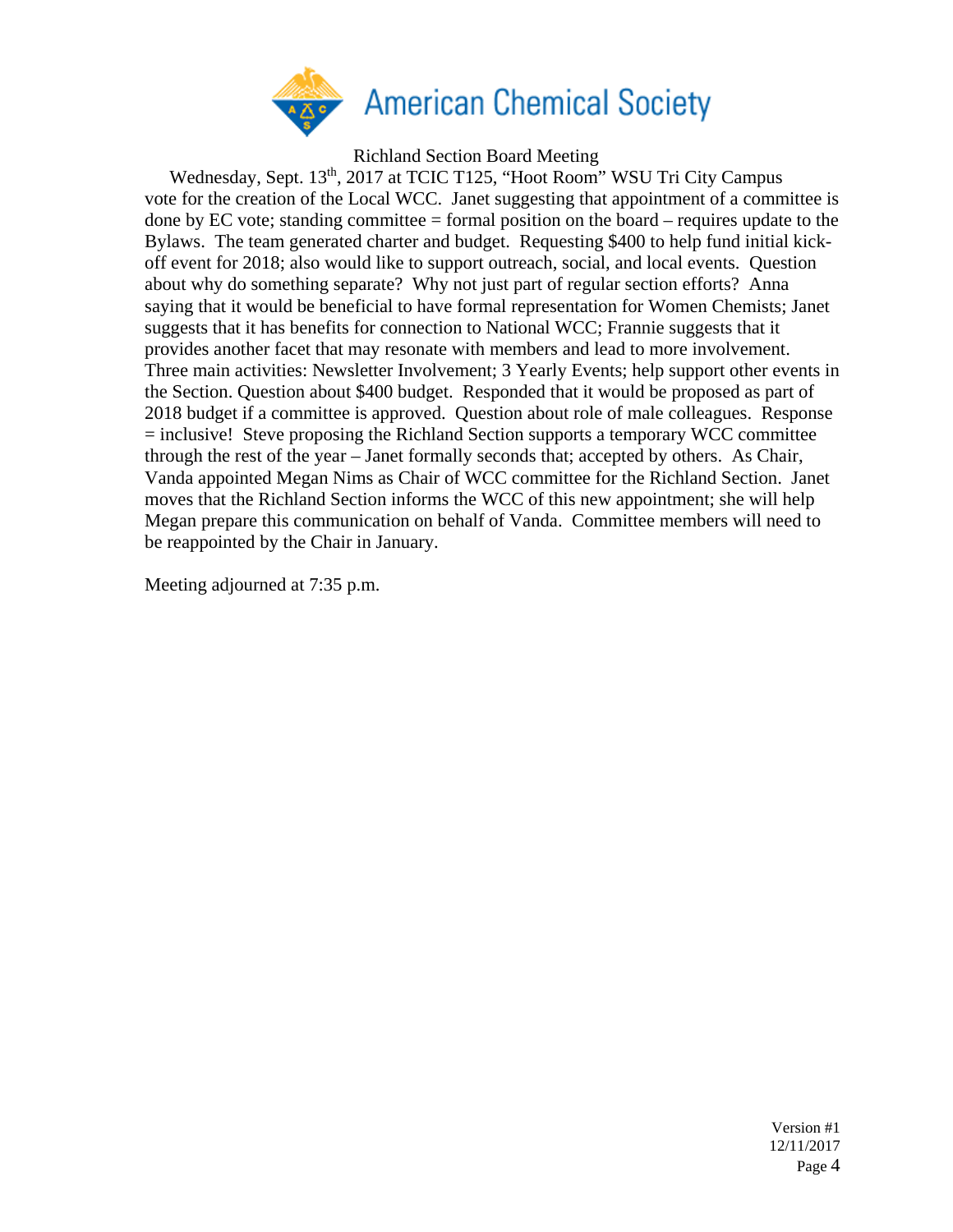

### Richland Section Board Meeting Wednesday, Sept. 13<sup>th</sup>, 2017 at TCIC T125, "Hoot Room" WSU Tri City Campus **ACS Richland Section Treasurer's Report** June 14, 2017

**Activities**

**Starting Balance** Savings \$18,877.05 Checking \$14,922.92 **Receipts** From Amount Budget Category Date Directed to: Total receipts this period \$0.00 **Expenses** To (date billed) Amount Budget Category Date Paid Description; check number Eastern Oregon University \$900.00 21k 5/27/2017 Project SEED; 1242 Alice Xu (6/10/17) \$25.05 16a 6/13/2017 June newsletter postage Total spent this period \$925.05 **Ending Balance** Savings \$18,877.05 Checking \$13,997.87